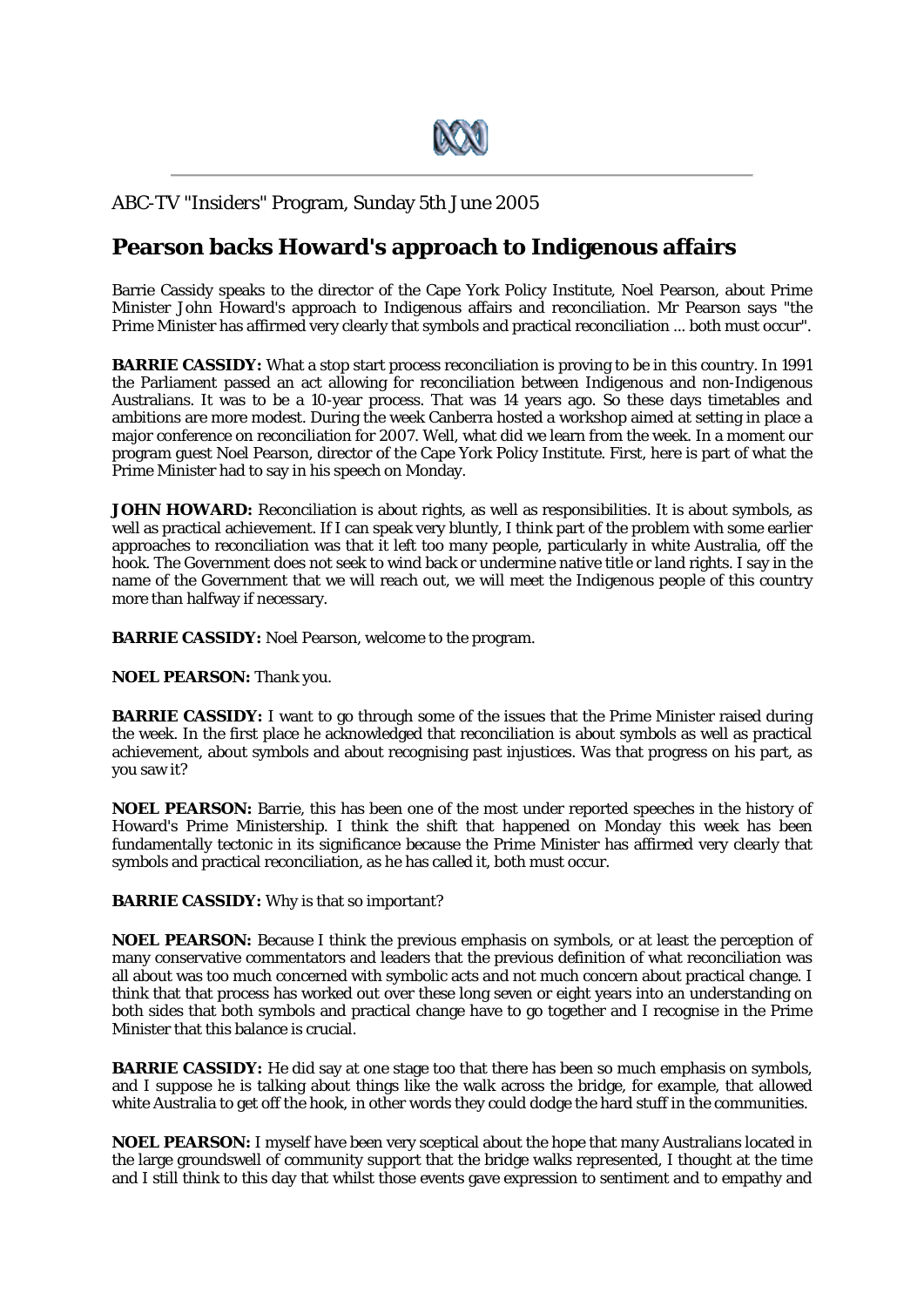support for reconciliation, the important business is to change the material living conditions and daily lives of Aboriginal people so that they take a fair place in their home country. I was astounded to hear John Howard say that his problem with the bridge walks, that he felt that non-Indigenous Australians, political leaders and community members were being let off the hook by that simple act rather than being held to the more difficult challenge of changing the real life prospects of Indigenous people.

**BARRIE CASSIDY:** On passive welfare as well, he said this is a challenge for Australia generally, not just a problem for Indigenous Australia. Was that an important thing to say?

**NOEL PEARSON:** I think so. I mean I have been obviously a bid advocate of the need for really fundamental welfare reform, because I think that it is a crucial problem underpinning our disadvantaged. Until we get on top of passive welfare we will never be able to get on top of our life expectancy deficit problem. But, at the same time, I think it has got to be recognised that it's not just Indigenous people who are suffering from the problems of passive welfare. There are non-Indigenous communities in this country who suffer from real disadvantage.

The real disadvantage that Indigenous and non-Indigenous Australians suffer in the lowest classes in this country is the passing on of dependency between generations and all of the social problems that rise from inter-generational dependency and I see this, I see emerging signs in the mainstream community that white Australians are suffering as much from the problems of welfare dependency as Indigenous communities are.

Indigenous communities are really a wake up call. Thirty years later the Indigenous communities of Australia represent a wake up call for mainstream community - that if you put people and families in a situation of inter-generational dependency, then really tragic social problems will arise.

**BARRIE CASSIDY:** Is that because there is a bit of an industry surrounding the whole question of the disadvantaged, to an extent?

**NOEL PEARSON:** Of course government and institutions and organisations and political leaders and bureaucrats and so on, they have a role and they have a responsibility as well to provide services and so on. But let's not forget the normal responsibilities that functional people take in a society and the problem that has happened in the Indigenous community is that there has been a collapse of those normal responsibilities and that vacuum has been filled by bureaucratic and governmental and welfare service responsibility, and we will never get on to our social problems until we restore individuals and families taking charge of their own destinies. There has sprung up a very substantial industry that is premised on the continuation of Indigenous passivity.

**BARRIE CASSIDY:** That industry and that bureaucracy can do nothing about petrol sniffing and domestic violence and so on?

**NOEL PEARSON:** Well, the responsibility that has been assumed by all of these programs and all of these people is really a nominal responsibility. It's a kind of responsibility in name only because to get on top of petrol sniffing requires families, requires communities and requires individuals to take charge of the problems and I think that this business of Government retreating and playing the role of enabling and supporting disadvantaged people to get on top of social problems, that is a real agenda for Government.

**BARRIE CASSIDY:** I just want to shift the conversation to land rights. The Prime Minister said the Government does not seek to wind back or undermine native title or land rights. Again, was that an important guarantee and do you believe him?

**NOEL PEARSON:** It is an important guarantee and the Prime Minister must be taken at his word. The anxiety in the Indigenous community that the imminent Senate majority may be used to derogate or to take away or to attack the existing rights of Aboriginal people to their lands is a real anxiety and the Prime Minister's assurance on Monday I think was extremely important for reconciliation.

**BARRIE CASSIDY:** He made the point that practical benefits though have not flowed from land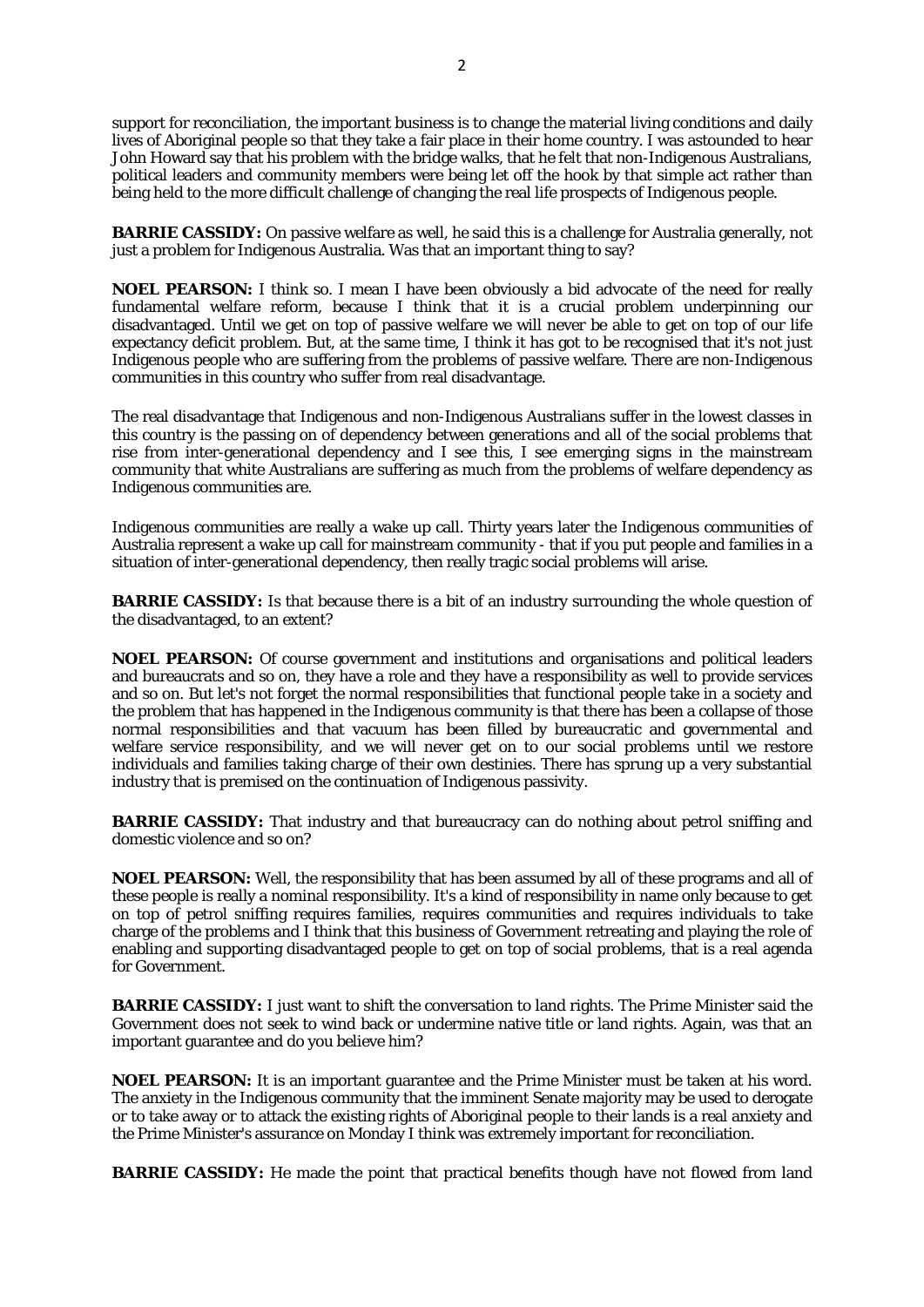rights. Now that takes you on to the question of whether within the framework, the communal framework, whether you can really have land ownership and leasing arrangements?

**NOEL PEARSON:** Well, you know, there are communities in other first world societies that have had to grapple with this. The important principal is to preserve the underlying communal title whilst facilitating the use of particular lands by individuals for economic development purposes.

**BARRIE CASSIDY:** I just wonder how this sits with this culture built around kinship. Pat Dodson spoke this week about the dangers of elevating the individual above traditions and values forged over 50,000 years.

**NOEL PEARSON:** Many people see the relationship between the communal and the family and individual as an insuperable contradiction. My own view is that there need not be a contradiction. There are many societies where the balance has been able to be reconciled and I believe that we can preserve communal integrity and identity whilst at the same time encouraging individual and private initiative.

**BARRIE CASSIDY:** When the Prime Minister says that he is prepared to meet you more than halfway if necessary, what can he really bring to the table in the end, what specifically would you like to see the Government contribute?

**NOEL PEARSON:** Well I think, you know, the starkest illustration of our challenge is the life expectancy deficit of 20-plus years between black Australians and white Australians. In order for us to overcome that we will need a sustained commitment to rights, responsibilities, symbols and practical change. We will need that commitment to survive as national policy for the next 20 to 30 years.

We can no longer keep deviating through the latest fashionable policies of the government of the day. Rather, we need to commit to a relationship and to a policy direction that will survive for the next 20 to 30 years because without that kind of sustained commitment we will never be able to break a life expectancy deficit of 25 years. It's going to require a generation of commitment and I think the challenge for the Prime Minister and the challenge for the Indigenous leadership is that I think over the coming period after, I think, an important start last week, over the coming period we are going to have to put together the consensus around the basic policies that we will follow for the next two to three generations.

**BARRIE CASSIDY:** Do you think the talk of a separate Indigenous affairs portfolio is an important one?

**NOEL PEARSON:** You know, we are going back to the old Department of Aboriginal Affairs. If we think that's a new idea, we did that in the 70s and 80s. Indeed we moved to ATSIC because of the shortcomings of having a department that was committed to Indigenous affairs alone. I reckon it's a neither here nor there debate.

**BARRIE CASSIDY:** You started out by saying you thought the Prime Minister's speech was one of the most unreported in history. Clearly you feel the media didn't get it. Do you think the Indigenous leadership got it?

**NOEL PEARSON:** I don't think they did. It was a really weird phenomena on Monday. I think that the kind of speech that people I think have been waiting for for a long time from the Prime Minister, that is in particular the recognition that rights and symbols are an integral part of reconciliation, when we finally got what I think - I have watched John Howard assiduously since 1996 and I think that this is his finest speech, the one he delivered on Monday. I think that both the Indigenous leadership and the media generally overlooked the importance of that speech.

**BARRIE CASSIDY:** You are putting it right up there with Paul Keating's Redfern speech.

**NOEL PEARSON:** I think it's the beginning of a process, Barrie.